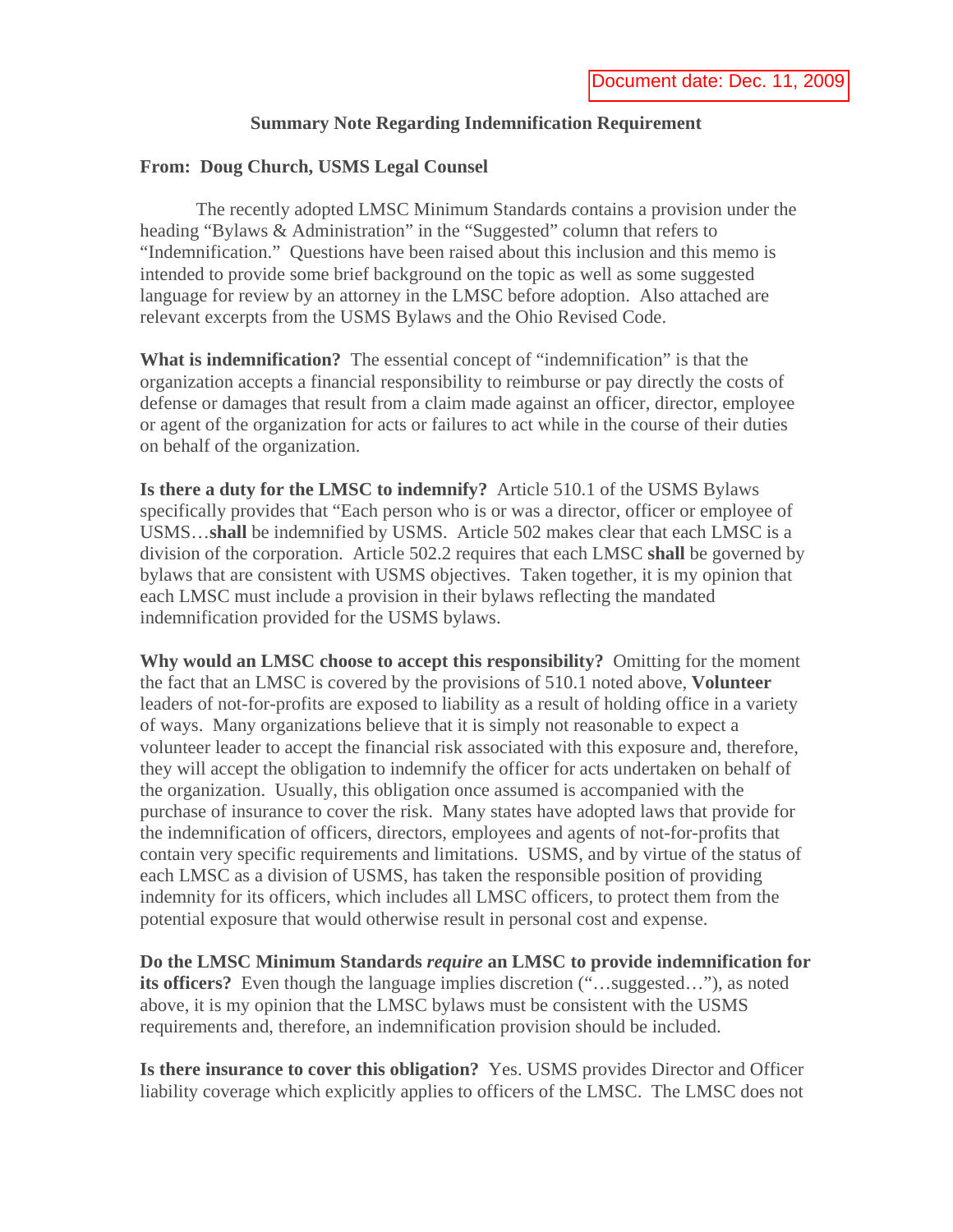need to obtain separate coverage in order to have the benefit of the current coverage supplied to each LMSC and its officers as a division of USMS.

The carrier for the USMS "Director & Officer Liability" policy has the following language in their application for such coverage:

You must be a non-profit organization and your bylaws must include an Indemnification Provision for your Officers and Board members.

This language, taken together with the language of the USMS Bylaws, makes it reasonably clear that to protect LMSC officers and to insure that the D & O coverage is maintained, an indemnification clause should be included in the LMSC Bylaws.

Document continues on next page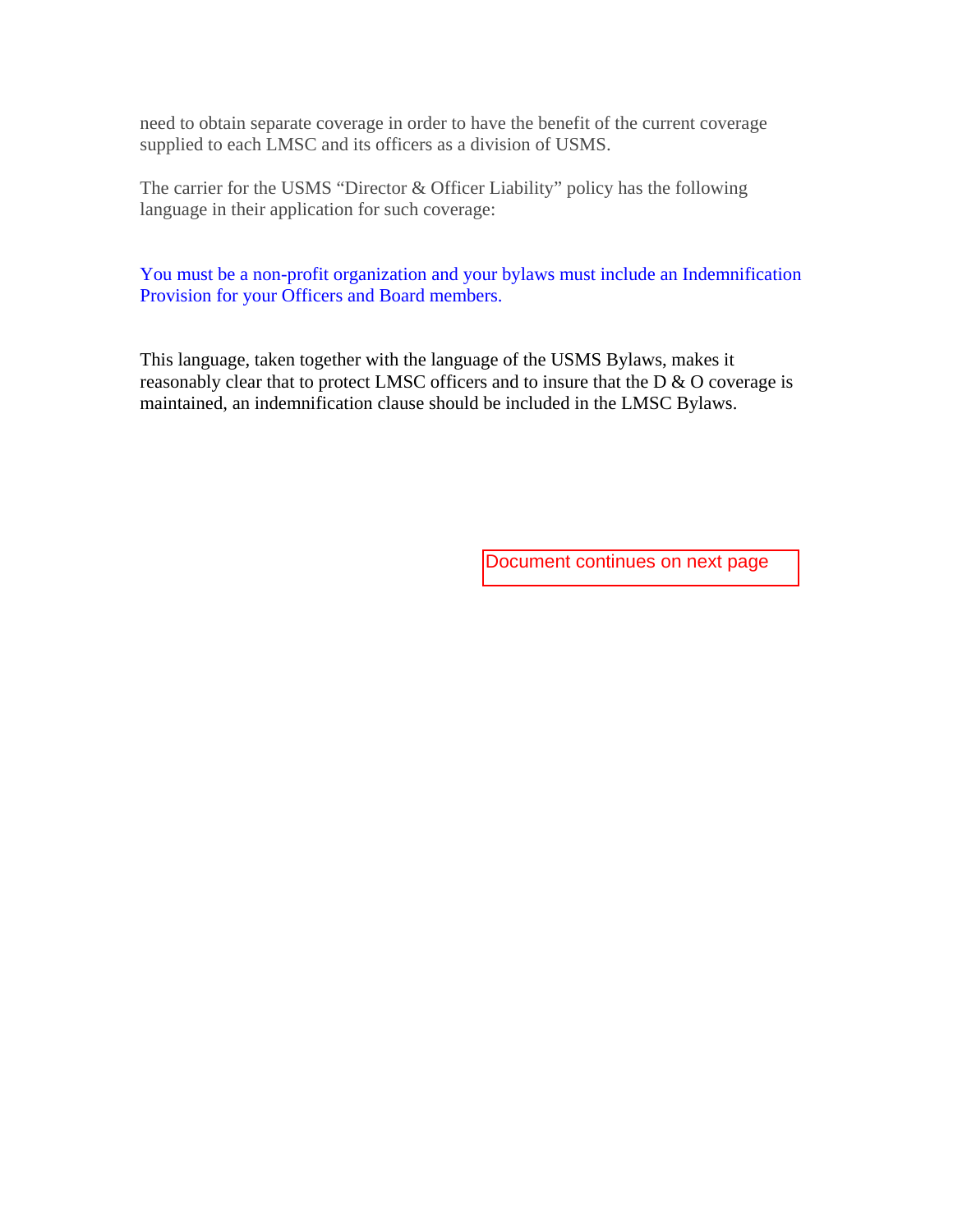The draft paragraph that follows is a modification of Article 510.1 of the USMS Bylaws which merely substitutes "LMSC" for "USMS" in the applicable locations.

# **Suggested LMSC Bylaw Provision: Indemnification**

### **Indemnification**

Each person who is or was a director, officer or employee of the LMSC (including the heirs, executors, administrators or estate of such person) shall be indemnified by the LMSC as a division of USMS to the full extent permitted by the Nonprofit Corporation Law of the State of Ohio against any liability, cost or expense incurred in the capacity as director, officer or employee, or arising out of the status as a director, officer or employee (including serving at the request of the LMSC as a director, trustee, officer, employee or agent of another not-for-profit organization).

Document continues on next page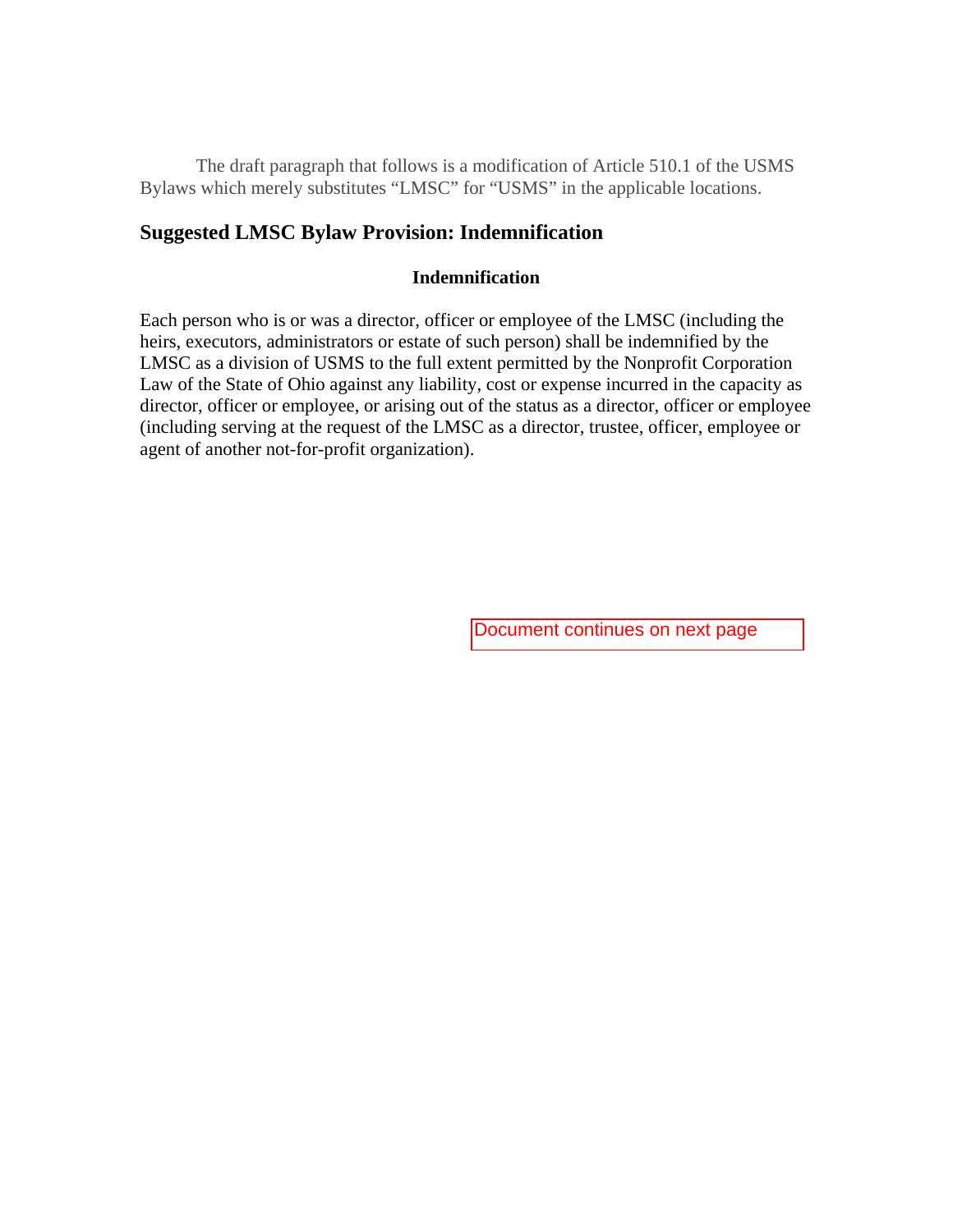#### **Selected Excerpts of Applicable References**

Article 502 of USMS Bylaws: Local Masters Swimming Committee (LMSC) The Local Masters Swimming Committee is a division of the corporation with supervisory responsibilities within a specified geographical territory. . . . . . . . . . . . . . . . .

Article 502.2 of USMS Bylaws: Bylaws

Each LMSC shall be governed by bylaws that are consistent with USMS objectives and goals. 

Article 510 of USMS Bylaws: Indemnification

510.1 Coverage

Each person who is or was a director, officer or employee of USMS (including the heirs, executors, administrators or estate of such person) shall be indemnified by USMS to the full extent permitted by the Non profit Corporation Law of the State of Ohio against any liability, cost or expense incurred in the capacity as director, officer or employee, or arising out of the status as a director, officer or employee (including serving at the request of USMS as a director, trustee, officer, employee or agent of another not-for-profit organization).

### 510.2 Insurance

USMS may maintain insurance, at its expense, to protect itself and any such person against any such liability, cost or expense. For the purpose of article 510, references to "USMS" shall include all constituents absorbed in a consolidation or merger as well as the resulting or surviving corporation.

Document continues on next page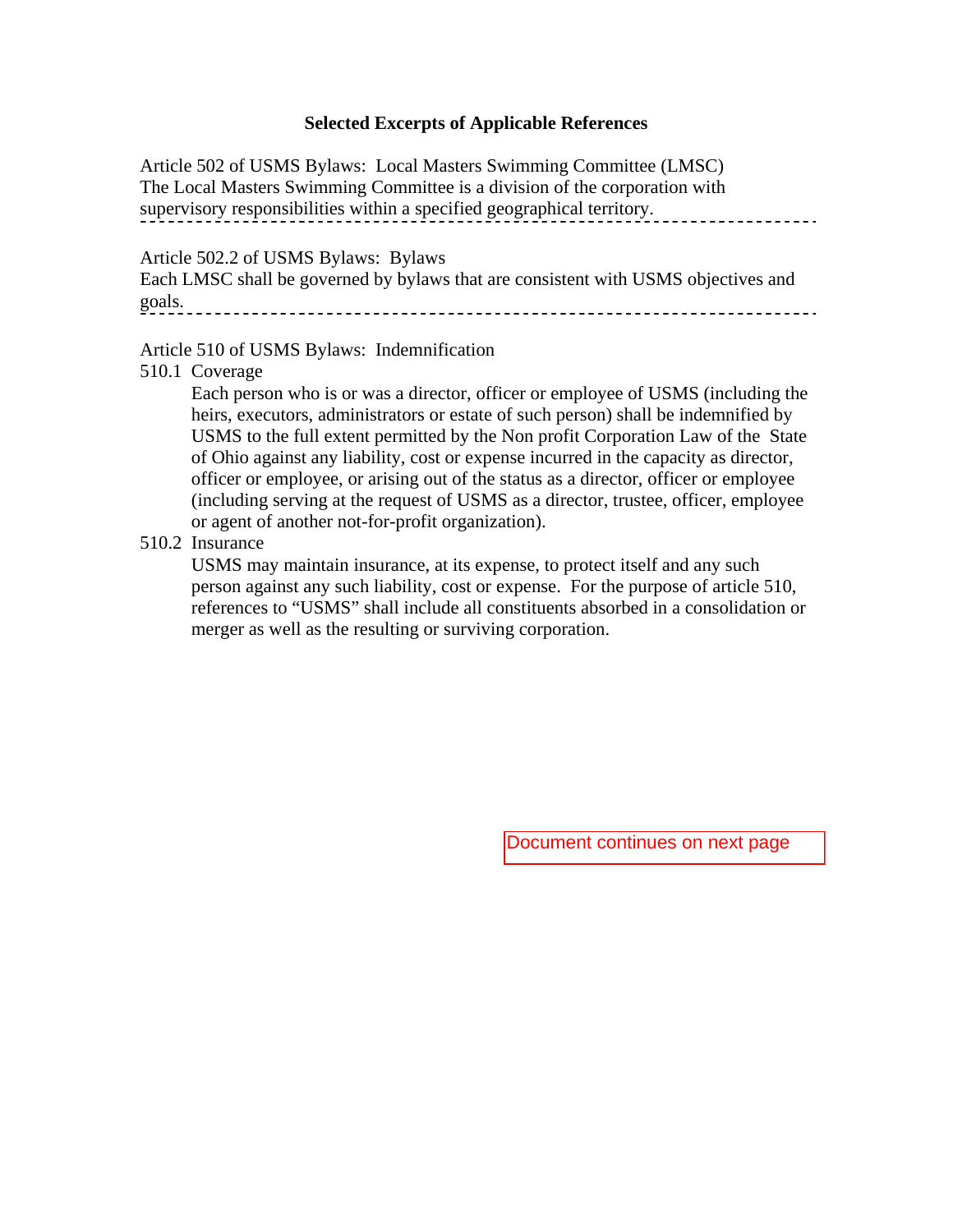Ohio Revised Code, Not for Profit Law: **1702.12 Authority of nonprofit corporation.** 

(A) A corporation may sue and be sued.

(B) A corporation may adopt and alter a corporate seal and use it or a facsimile of it, but failure to affix the corporate seal shall not affect the validity of any instrument.

(C) Unless otherwise provided in the articles, a corporation may take property of any description, or any interest in property, by gift, devise, or bequest.

(D) Subject to limitations prescribed by law or in its articles, a corporation may make donations for the public welfare, for religious, charitable, scientific, literary, or educational purposes, or in furtherance of any of its purposes.

**(E)(1) A corporation may indemnify or agree to indemnify any person who was or is a party, or is threatened to be made a party, to any threatened, pending, or completed civil, criminal, administrative, or investigative action, suit, or proceeding, other than an action by or in the right of the corporation, by reason of the fact that the person is or was a director, officer, employee, or agent of or a volunteer of the corporation, or is or was serving at the request of the corporation as a director, officer, employee, member, manager, or agent of or a volunteer of another domestic or foreign nonprofit corporation or business corporation, a limited liability company, or a partnership, joint venture, trust, or other enterprise, against expenses, including attorney's fees, judgments, fines, and amounts paid in settlement actually and reasonably incurred by the person in connection with such action, suit, or proceeding, if the person acted in good faith and in a manner the person reasonably believed to be in or not opposed to the best interests of the corporation, and, with respect to any criminal action or proceeding, if the person had no reasonable cause to believe the person's conduct was unlawful. The termination of any action, suit, or proceeding by judgment, order, settlement, or conviction, or upon a plea of** *nolo contendere* **or its equivalent, shall not create, of itself, a presumption that the person did not act in good faith and in a manner the person reasonably believed to be in or not opposed to the best interests of the corporation, and, with respect to any criminal action or proceeding, a presumption that the person had reasonable cause to believe that the person's conduct was unlawful.** 

**(2) A corporation may indemnify or agree to indemnify any person who was or is a party, or is threatened to be made a party, to any threatened, pending, or completed action or suit by or in the right of the corporation to procure a judgment in its favor, by reason of the fact that the person is or was a director, officer, employee, or agent of or a volunteer of the corporation, or is or was serving at the request of the corporation as a director, officer, employee, member, manager, or agent of or a volunteer of another domestic or foreign nonprofit corporation or business corporation, a limited liability company, or a partnership, joint venture, trust, or other enterprise against expenses, including attorney's fees, actually and reasonably**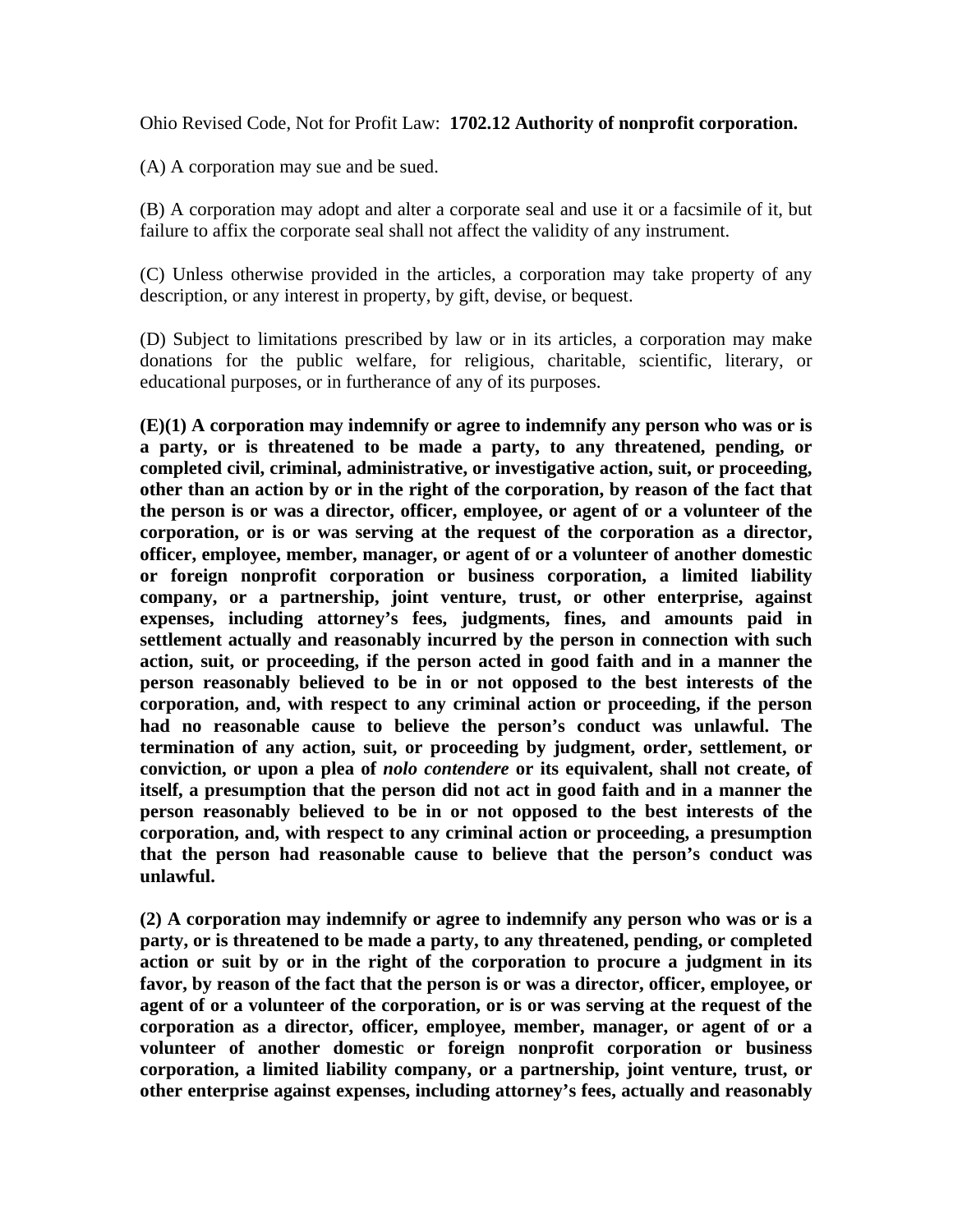**incurred by the person in connection with the defense or settlement of such action or suit, if the person acted in good faith and in a manner the person reasonably believed to be in or not opposed to the best interests of the corporation, except that no indemnification shall be made in respect of any of the following:** 

(a) Any claim, issue, or matter as to which the person is adjudged to be liable for negligence or misconduct in the performance of the person's duty to the corporation unless, and only to the extent that, the court of common pleas or the court in which the action or suit was brought determines, upon application, that, despite the adjudication of liability but in view of all the circumstances of the case, the person is fairly and reasonably entitled to indemnity for such expenses as the court of common pleas or such other court considers proper;

(b) Any action or suit in which liability is asserted against a director and that liability is asserted only pursuant to section 1702.55 of the Revised Code.

(3) To the extent that a director, officer, employee, member, manager, agent, or volunteer has been successful on the merits or otherwise in defense of any action, suit, or proceeding referred to in division  $(E)(1)$  or  $(2)$  of this section, or in defense of any claim, issue, or matter in such an action, suit, or proceeding, the person shall be indemnified against expenses, including attorney's fees, actually and reasonably incurred by the person in connection with that action, suit, or proceeding.

(4) Unless ordered by a court and subject to division (E)(3) of this section, any indemnification under division  $(E)(1)$  or  $(2)$  of this section shall be made by the corporation only as authorized in the specific case, upon a determination that indemnification of the director, officer, employee, member, manager, agent, or volunteer is proper in the circumstances because the person has met the applicable standard of conduct set forth in division (E)(1) or (2) of this section. Such determination shall be made in any of the following manners:

(a) By a majority vote of a quorum consisting of directors of the indemnifying corporation who were not and are not parties to or threatened with the action, suit, or proceeding referred to in division  $(E)(1)$  or  $(2)$  of this section;

(b) Whether or not a quorum as described in division  $(E)(4)(a)$  of this section is obtainable, and if a majority of a quorum of disinterested directors so directs, in a written opinion by independent legal counsel other than an attorney, or a firm having associated with it an attorney, who has been retained by or who has performed services for the corporation or any person to be indemnified within the past five years;

(c) By the members;

(d) By the court of common pleas or the court in which the action, suit, or proceeding referred to in division  $(E)(1)$  or  $(2)$  of this section was brought.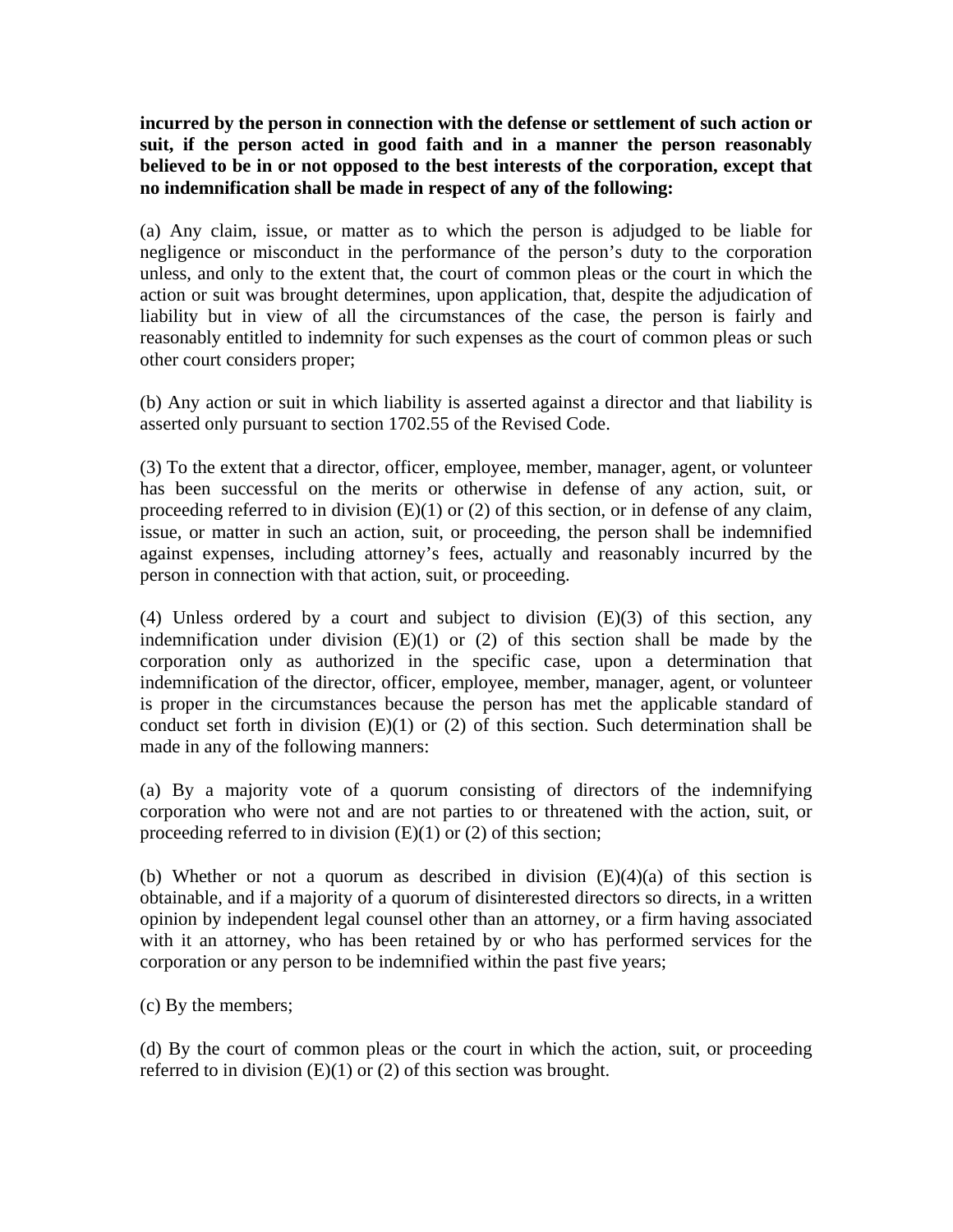If an action or suit by or in the right of the corporation is involved, any determination made by the disinterested directors under division  $(E)(4)(a)$  of this section or by independent legal counsel under division (E)(4)(b) of this section shall be communicated promptly to the person who threatened or brought the action or suit under division (E)(2) of this section, and, within ten days after receipt of such notification, such person shall have the right to petition the court of common pleas or the court in which such action or suit was brought to review the reasonableness of such determination.

 $(5)(a)(i)$  Unless, at the time of a director's or volunteer's act or omission that is the subject of an action, suit, or proceeding referred to in division  $(E)(1)$  or  $(2)$  of this section, the articles or regulations of the corporation state, by specific reference to this division, that its provisions do not apply to the corporation, or unless the only liability asserted against a director in an action, suit, or proceeding referred to in division (E)(1) or (2) of this section is pursuant to section 1702.55 of the Revised Code, or unless division  $(E)(5)(a)(ii)$  of this section applies, the expenses incurred by the director or volunteer in defending the action, suit, or proceeding, including attorney's fees, shall be paid by the corporation. Upon the request of the director or volunteer and in accordance with division (E)(5)(b) of this section, those expenses shall be paid as they are incurred, in advance of the final disposition of the action, suit, or proceeding.

(ii) Notwithstanding division  $(E)(5)(a)(i)$  of this section, the expenses incurred by a director or volunteer in defending an action, suit, or proceeding referred to in division (E)(1) or (2) of this section, including attorney's fees, shall not be paid by the corporation upon the final disposition of the action, suit, or proceeding, or, if paid in advance of the final disposition of the action, suit, or proceeding, shall be repaid to the corporation by the director or volunteer, if it is proved, by clear and convincing evidence, in a court with jurisdiction that the act or omission of the director or volunteer was one undertaken with a deliberate intent to cause injury to the corporation or was one undertaken with a reckless disregard for the best interests of the corporation.

(b) Expenses, including attorney's fees, incurred by a director, officer, employee, member, manager, agent, or volunteer in defending any action, suit, or proceeding referred to in division  $(E)(1)$  or  $(2)$  of this section may be paid by the corporation as they are incurred, in advance of the final disposition of the action, suit, or proceeding, as authorized by the directors in the specific case, upon receipt of an undertaking by or on behalf of the director, officer, employee, member, manager, agent, or volunteer to repay the amount if it ultimately is determined that the person is not entitled to be indemnified by the corporation.

(6) The indemnification authorized by this section is not exclusive of, and shall be in addition to, any other rights granted to those seeking indemnification, pursuant to the articles, the regulations, any agreement, a vote of members or disinterested directors, or otherwise, both as to action in their official capacities and as to action in another capacity while holding their offices or positions, and shall continue as to a person who has ceased to be a director, officer, employee, member, manager, agent, or volunteer and shall inure to the benefit of the heirs, executors, and administrators of such a person.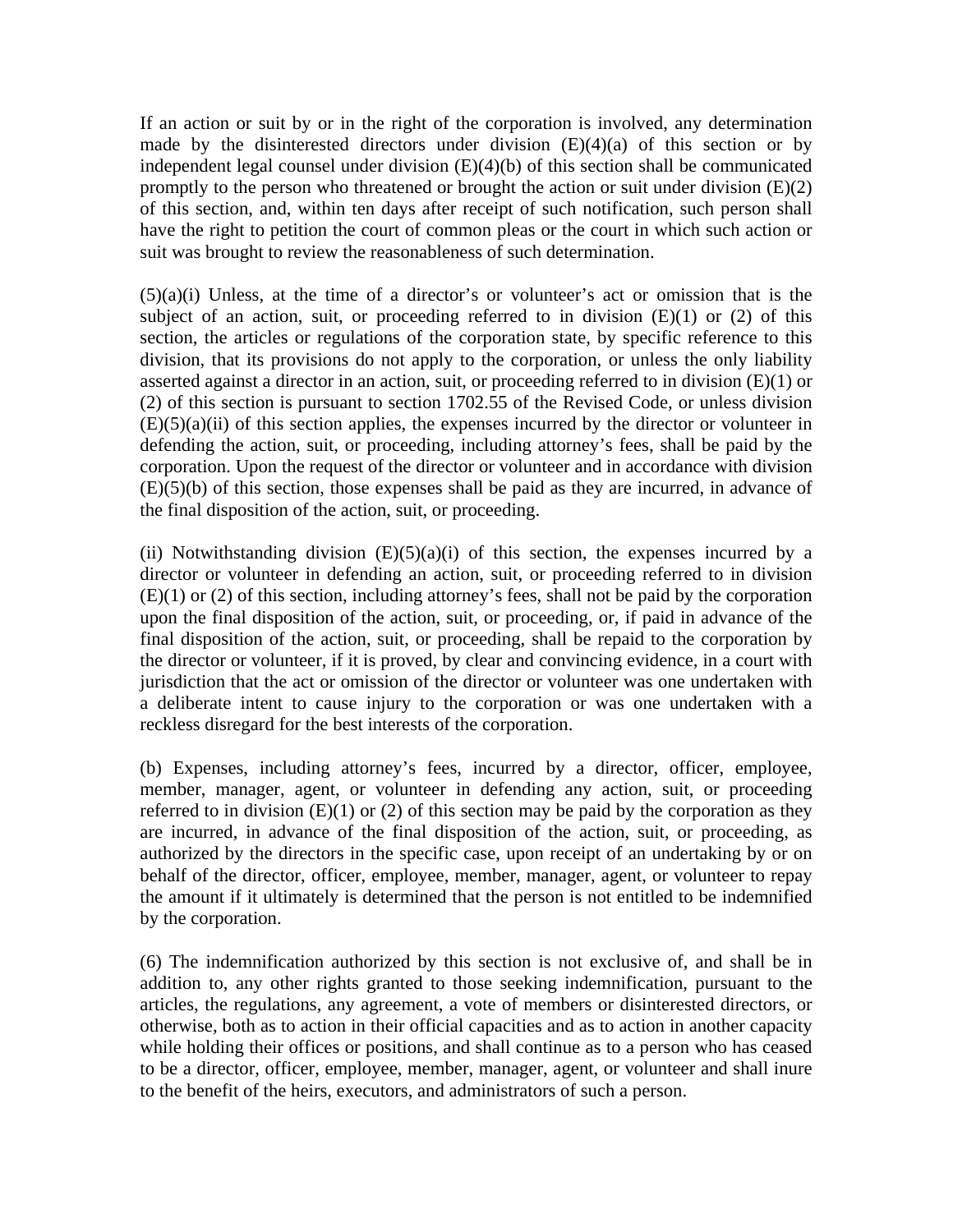(7) A corporation may purchase and maintain insurance, or furnish similar protection, including, but not limited to, trust funds, letters of credit, or self-insurance, for or on behalf of any person who is or was a director, officer, employee, agent, or volunteer of the corporation, or is or was serving at the request of the corporation as a director, officer, employee, member, manager, agent, or volunteer of another domestic or foreign nonprofit corporation or business corporation, a limited liability company, or a partnership, joint venture, trust, or other enterprise, against any liability asserted against the person and incurred by the person in any such capacity, or arising out of the person's status as such, whether or not the corporation would have the power to indemnify the person against that liability under this section. Insurance may be so purchased from or so maintained with a person in which the corporation has a financial interest.

(8) The authority of a corporation to indemnify persons pursuant to division  $(E)(1)$  or  $(2)$ of this section does not limit the payment of expenses as they are incurred, in advance of the final disposition of an action, suit, or proceeding, pursuant to division  $(E)(5)$  of this section or the payment of indemnification, insurance, or other protection that may be provided pursuant to division  $(E)(6)$  or  $(7)$  of this section. Divisions  $(E)(1)$  and  $(2)$  of this section do not create any obligation to repay or return payments made by a corporation pursuant to division  $(E)(5)$ ,  $(6)$ , or  $(7)$  of this section.

(9) As used in division (E) of this section, "corporation" includes all constituent corporations in a consolidation or merger, and the new or surviving corporation, so that any person who is or was a director, officer, employee, agent, or volunteer of a constituent corporation or is or was serving at the request of a constituent corporation as a director, officer, employee, member, manager, agent, or volunteer of another domestic or foreign nonprofit corporation or business corporation, a limited liability company, or a partnership, joint venture, trust, or other enterprise, shall stand in the same position under this section with respect to the new or surviving corporation as the person would if the person had served the new or surviving corporation in the same capacity.

(F) In carrying out the purposes stated in its articles and subject to limitations prescribed by law or in its articles, a corporation may do the following:

(1) Purchase or otherwise acquire, lease as lessee, invest in, hold, use, lease as lessor, encumber, sell, exchange, transfer, and dispose of property of any description or any interest in property of any description;

(2) Make contracts;

(3) Form or acquire the control of other domestic or foreign nonprofit corporations or business corporations;

(4) Be a partner, member, associate, or participant in other enterprises or ventures, whether profit or nonprofit;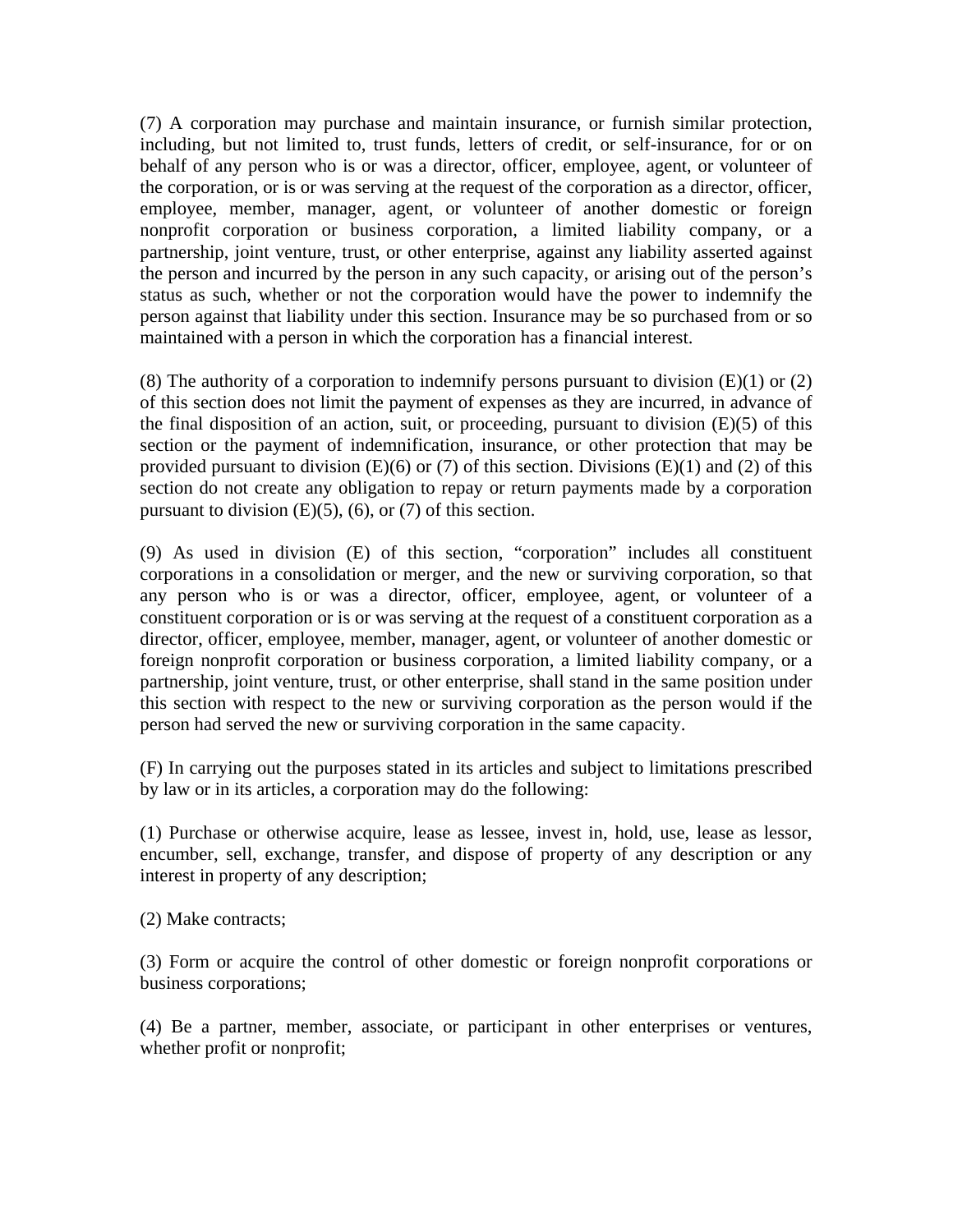(5) Borrow money, and issue, sell, and pledge its notes, bonds, and other evidences of indebtedness, and secure any of its obligations by mortgage, pledge, or deed of trust, of all or any of its property, and guarantee or secure obligations of any person;

(6) Become a member of another corporation;

(7) Conduct its affairs in this state and elsewhere;

(8) Resist a change or potential change in control of the corporation, if the directors, by a majority vote of a quorum, determine that the change or potential change is opposed to or not in the best interests of the corporation, upon consideration of any of the matters set forth in division (E) of section 1702.30 of the Revised Code;

(9) Do all things permitted by law and exercise all authority within the purposes stated in its articles or incidental to those purposes.

(G) Irrespective of the purposes stated in its articles, but subject to limitations or prohibitions stated in its articles, a corporation, in addition to the authority conferred by division (F) of this section, may invest its funds not currently needed in carrying out its purposes in any shares or other securities of another nonprofit corporation or business corporation, or another business or undertaking.

(H)(1) Notwithstanding any other provision of this section to the contrary, no corporation that is a "private foundation," as defined in section 509 of the Internal Revenue Code, shall do the following:

(a) Engage in any act of "self-dealing," as defined in section 4941(d) of the Internal Revenue Code, that would give rise to any liability for any tax imposed by section 4941 of the Internal Revenue Code;

(b) Retain any "excess business holdings," as defined in section 4943(c) of the Internal Revenue Code, that would give rise to any liability for any tax imposed by section 4943 of the Internal Revenue Code;

(c) Make any investment that would jeopardize the carrying out of any of its exempt purposes, within the meaning of section 4944 of the Internal Revenue Code, so as to give rise to any liability for any tax imposed by that section;

(d) Make any "taxable expenditures," as defined in section 4945(d) of the Internal Revenue Code, that would give rise to any liability for any tax imposed by section 4945 of the Internal Revenue Code.

(2) Each corporation that is a "private foundation," as defined in section 509 of the Internal Revenue Code, shall, for the purposes specified in its articles, distribute at such time and in such manner, for each taxable year, amounts at least sufficient to avoid liability for any tax imposed by section 4942 of the Internal Revenue Code.